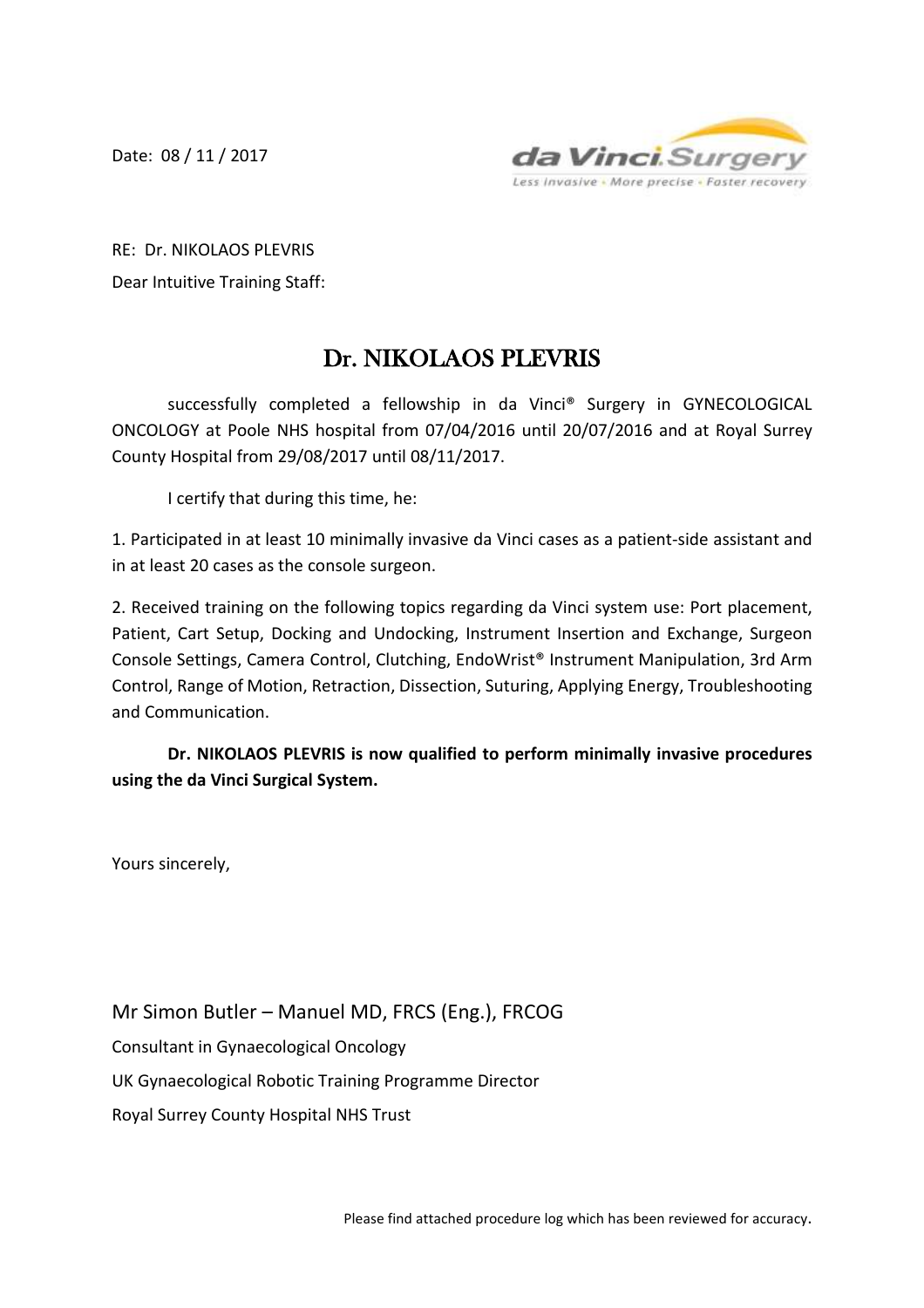| <b>No</b>      | Procedure                                                                                                                                      | % of case as<br>patient side<br>assistant | % of case as<br>console<br>surgeon | <b>Comments</b> |
|----------------|------------------------------------------------------------------------------------------------------------------------------------------------|-------------------------------------------|------------------------------------|-----------------|
| $\mathbf{1}$   | Robotic assisted total laparoscopic<br>hysterectomy / Bilateral salingoophorectomy                                                             | 100 %                                     | 0%                                 |                 |
| $\overline{2}$ | Robotic assisted total laparoscopic<br>hysterectomy / Bilateral salingoophorectomy                                                             | 100 %                                     | 0%                                 |                 |
| 3              | Robotic assisted total laparoscopic<br>hysterectomy / Bilateral salingoophorectomy                                                             | 100 %                                     | 0%                                 |                 |
| 4              | Robotic assisted total laparoscopic<br>hysterectomy / Bilateral salingoophorectomy                                                             | 100 %                                     | 0%                                 |                 |
| 5              | Robotic assisted total laparoscopic<br>hysterectomy / Bilateral salingoophorectomy                                                             | 100 %                                     | 0%                                 |                 |
| 6              | Robotic<br>laparoscopic<br>assisted<br>total<br>hysterectomy / Bilateral salingoophorectomy /<br><b>Bilateral pelvic lymph node dissection</b> | 100 %                                     | 0%                                 |                 |
| $\overline{7}$ | Robotic assisted bilateral pelvic lymph node<br>dissection                                                                                     | 50%                                       | 50%                                |                 |
| 8              | Robotic assisted total laparoscopic<br>hysterectomy / Bilateral salingoophorectomy                                                             | 100 %                                     | 0%                                 |                 |
| 9              | Robotic assisted total laparoscopic<br>hysterectomy / Bilateral salingoophorectomy                                                             | 100 %                                     | 0%                                 |                 |
| 10             | Robotic assisted total laparoscopic<br>hysterectomy / Bilateral salingoophorectomy                                                             | 100 %                                     | 0%                                 |                 |
| 11             | Robotic assisted total laparoscopic<br>hysterectomy / Bilateral salingoophorectomy                                                             | 100 %                                     | 0%                                 |                 |
| 12             | Robotic assisted total laparoscopic<br>hysterectomy / Bilateral salingoophorectomy                                                             | 100 %                                     | 0%                                 |                 |
| 13             | Robotic assisted total laparoscopic<br>hysterectomy / Bilateral salingoophorectomy                                                             | 100 %                                     | 0%                                 |                 |
| 14             | Robotic assisted total laparoscopic<br>hysterectomy / Bilateral salingoophorectomy                                                             | 100 %                                     | 0%                                 |                 |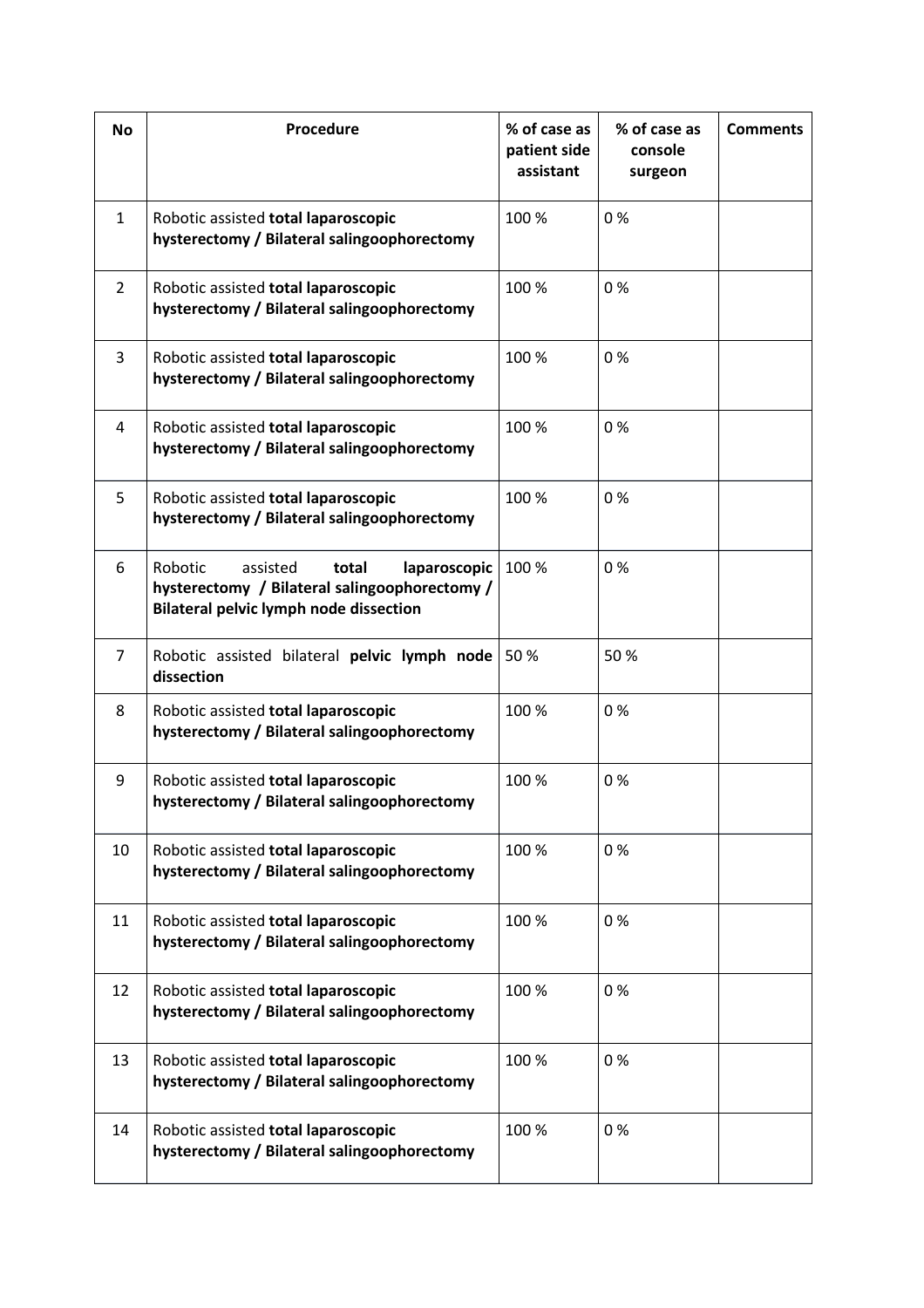| 15 | Robotic assisted total laparoscopic<br>hysterectomy / Bilateral salingoophorectomy                                                             | 100 % | 0%    |
|----|------------------------------------------------------------------------------------------------------------------------------------------------|-------|-------|
| 16 | Robotic assisted total laparoscopic<br>hysterectomy / Bilateral salingoophorectomy                                                             | 100 % | 0%    |
| 17 | Robotic assisted total laparoscopic<br>hysterectomy / Bilateral salingoophorectomy                                                             | 100 % | 0%    |
| 18 | Robotic assisted total laparoscopic<br>hysterectomy / Bilateral salingoophorectomy                                                             | 100 % | 0%    |
| 19 | Robotic<br>laparoscopic<br>assisted<br>total<br>hysterectomy / Bilateral salingoophorectomy /<br><b>Bilateral pelvic lymph node dissection</b> | 100 % | 0%    |
| 20 | Robotic assisted total laparoscopic hysterectomy<br>/ Bilateral salingoophorectomy / Sentinel pelvic<br>lymph node dissection                  | 50%   | 50%   |
|    |                                                                                                                                                |       |       |
|    |                                                                                                                                                |       |       |
|    |                                                                                                                                                |       |       |
|    |                                                                                                                                                |       |       |
|    |                                                                                                                                                |       |       |
| 21 | Robotic assisted total laparoscopic<br>hysterectomy / Bilateral salingoophorectomy                                                             | 0%    | 100 % |
| 22 | Robotic assisted total laparoscopic<br>hysterectomy / Bilateral salingoophorectomy                                                             | 0%    | 100 % |
| 23 | Robotic assisted total laparoscopic<br>hysterectomy / Bilateral salingoophorectomy                                                             | 0%    | 100 % |
| 24 | Robotic assisted total laparoscopic<br>hysterectomy / Bilateral salingoophorectomy                                                             | 0%    | 100 % |
| 25 | Robotic assisted total laparoscopic<br>hysterectomy / Bilateral salingoophorectomy                                                             | 0%    | 100 % |
| 26 | Robotic assisted total laparoscopic<br>hysterectomy / Bilateral salingoophorectomy                                                             | 0%    | 100 % |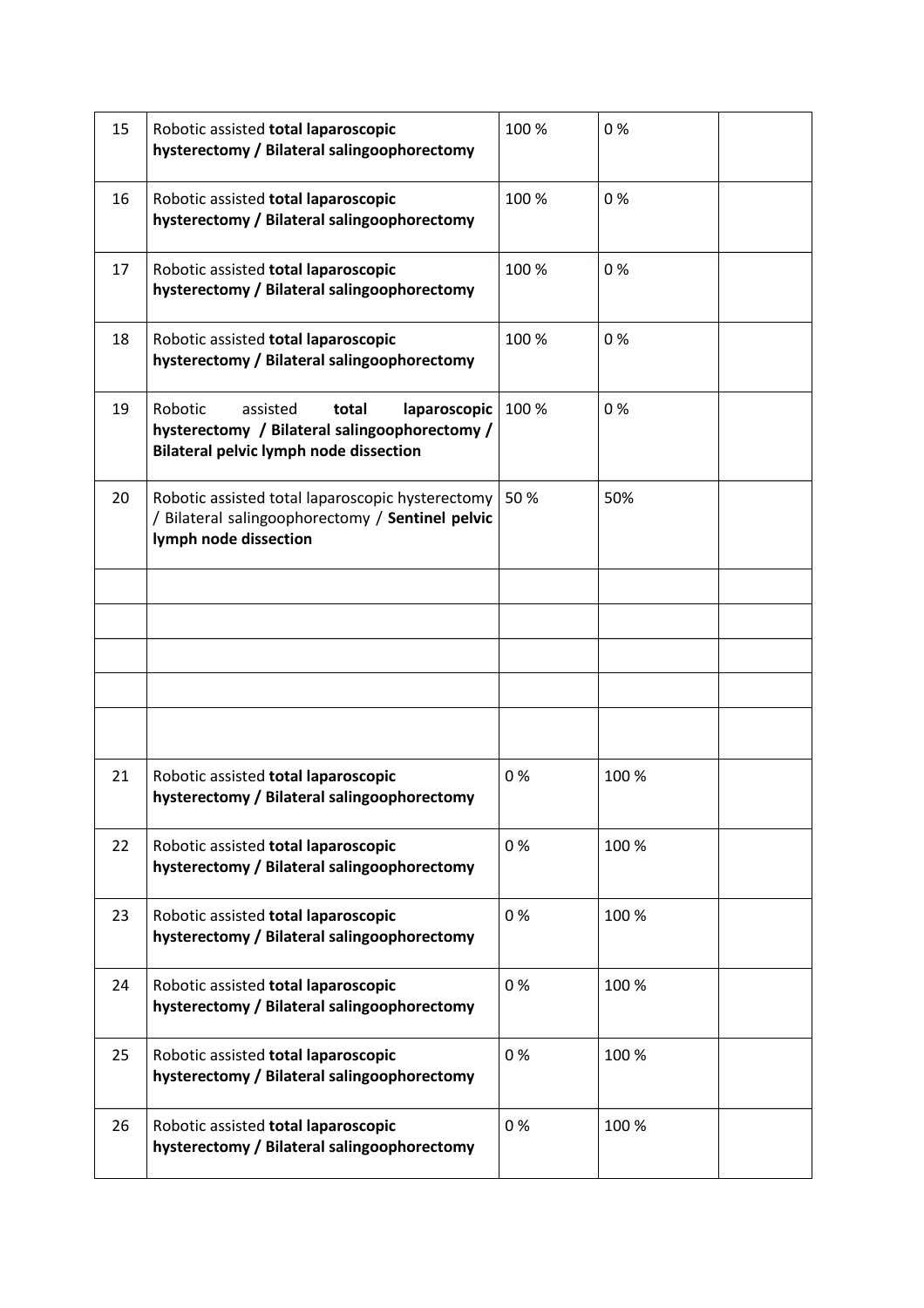| 27 | Robotic assisted total laparoscopic<br>hysterectomy / Bilateral salingoophorectomy | 0% | 100 % |  |
|----|------------------------------------------------------------------------------------|----|-------|--|
| 28 | Robotic assisted total laparoscopic<br>hysterectomy / Bilateral salingoophorectomy | 0% | 100 % |  |
| 29 | Robotic assisted total laparoscopic<br>hysterectomy / Bilateral salingoophorectomy | 0% | 100 % |  |
| 30 | Robotic assisted total laparoscopic<br>hysterectomy / Bilateral salingoophorectomy | 0% | 100 % |  |
| 31 | Robotic assisted total laparoscopic<br>hysterectomy / Bilateral salingoophorectomy | 0% | 100 % |  |
| 32 | Robotic assisted total laparoscopic<br>hysterectomy / Bilateral salingoophorectomy | 0% | 100 % |  |
| 33 | Robotic assisted total laparoscopic<br>hysterectomy / Bilateral salingoophorectomy | 0% | 100 % |  |
| 34 | Robotic assisted total laparoscopic<br>hysterectomy / Bilateral salingoophorectomy | 0% | 100 % |  |
| 35 | Robotic assisted total laparoscopic<br>hysterectomy / Bilateral salingoophorectomy | 0% | 100 % |  |
| 36 | Robotic assisted total laparoscopic<br>hysterectomy / Bilateral salingoophorectomy | 0% | 100 % |  |
| 37 | Robotic assisted total laparoscopic<br>hysterectomy / Bilateral salingoophorectomy | 0% | 100 % |  |
| 38 | Robotic assisted total laparoscopic<br>hysterectomy / Bilateral salingoophorectomy | 0% | 100 % |  |
| 39 | Robotic assisted total laparoscopic<br>hysterectomy / Bilateral salingoophorectomy | 0% | 100 % |  |
| 40 | Robotic assisted total laparoscopic<br>hysterectomy / Bilateral salingoophorectomy | 0% | 100 % |  |
| 41 | Robotic assisted total laparoscopic<br>hysterectomy / Bilateral salingoophorectomy | 0% | 100 % |  |
| 42 | Robotic assisted total laparoscopic<br>hysterectomy / Bilateral salingoophorectomy | 0% | 100 % |  |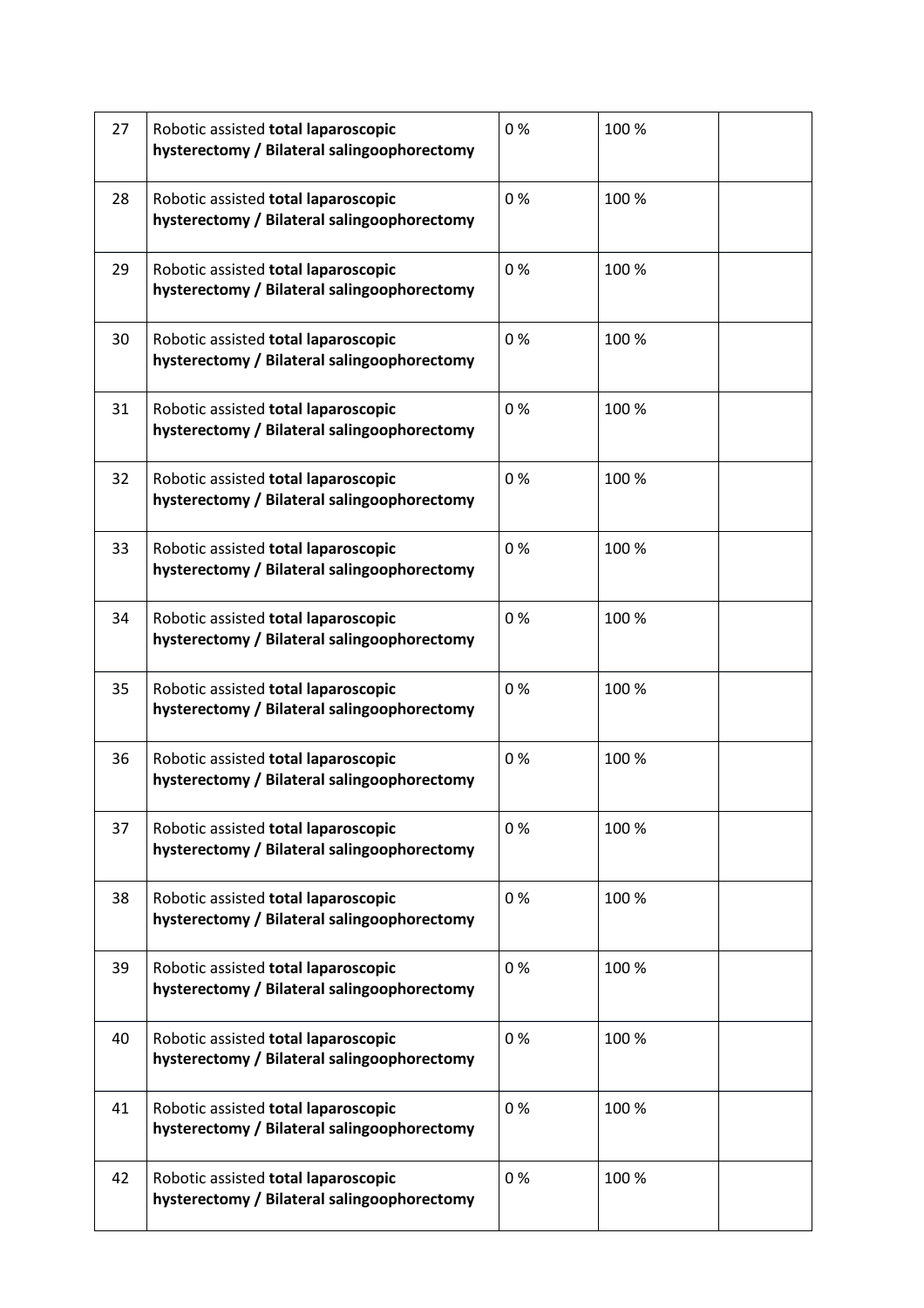| 43 | Robotic assisted total laparoscopic<br>hysterectomy / Bilateral salingoophorectomy | 0% | 100 % |  |
|----|------------------------------------------------------------------------------------|----|-------|--|
| 44 | Robotic assisted total laparoscopic<br>hysterectomy / Bilateral salingoophorectomy | 0% | 100 % |  |
| 45 | Robotic assisted total laparoscopic<br>hysterectomy / Bilateral salingoophorectomy | 0% | 100 % |  |
| 46 | Robotic assisted total laparoscopic<br>hysterectomy / Bilateral salingoophorectomy | 0% | 100 % |  |
| 47 | Robotic assisted total laparoscopic<br>hysterectomy / Bilateral salingoophorectomy | 0% | 100 % |  |
| 48 | Robotic assisted total laparoscopic<br>hysterectomy / Bilateral salingoophorectomy | 0% | 100 % |  |
| 49 | Robotic assisted total laparoscopic<br>hysterectomy / Bilateral salingoophorectomy | 0% | 100 % |  |
| 50 | Robotic assisted total laparoscopic<br>hysterectomy / Bilateral salingoophorectomy | 0% | 100 % |  |
| 51 | Robotic assisted total laparoscopic<br>hysterectomy / Bilateral salingoophorectomy | 0% | 100 % |  |
| 52 | Robotic assisted total laparoscopic<br>hysterectomy / Bilateral salingoophorectomy | 0% | 100 % |  |
| 53 | Robotic assisted total laparoscopic<br>hysterectomy / Bilateral salingoophorectomy | 0% | 100 % |  |
| 54 | Robotic assisted total laparoscopic<br>hysterectomy / Bilateral salingoophorectomy | 0% | 100 % |  |
| 55 | Robotic assisted total laparoscopic<br>hysterectomy / Bilateral salingoophorectomy | 0% | 100 % |  |
| 56 | Robotic assisted total laparoscopic<br>hysterectomy / Bilateral salingoophorectomy | 0% | 100 % |  |
| 57 | Robotic assisted total laparoscopic<br>hysterectomy / Bilateral salingoophorectomy | 0% | 100 % |  |
| 58 | Robotic assisted total laparoscopic<br>hysterectomy / Bilateral salingoophorectomy | 0% | 100 % |  |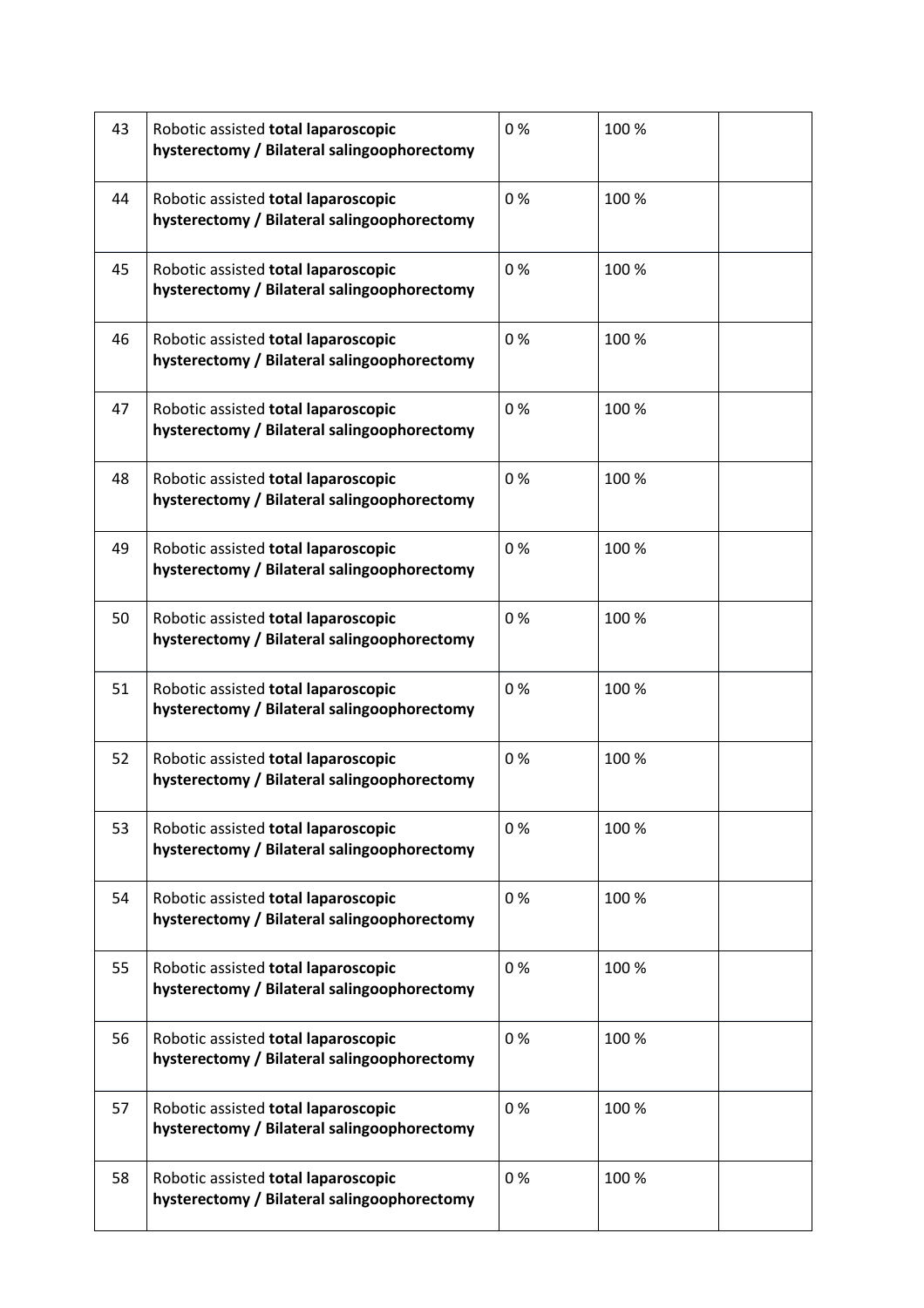| 59 | Robotic assisted total laparoscopic<br>hysterectomy / Bilateral salingoophorectomy | 0% | 100 % |  |
|----|------------------------------------------------------------------------------------|----|-------|--|
| 60 | Robotic assisted total laparoscopic<br>hysterectomy / Bilateral salingoophorectomy | 0% | 100 % |  |
| 61 | Robotic assisted total laparoscopic<br>hysterectomy / Bilateral salingoophorectomy | 0% | 100 % |  |
| 62 | Robotic assisted total laparoscopic<br>hysterectomy / Bilateral salingoophorectomy | 0% | 100 % |  |
| 63 | Robotic assisted total laparoscopic<br>hysterectomy / Bilateral salingoophorectomy | 0% | 100 % |  |
| 64 | Robotic assisted total laparoscopic<br>hysterectomy / Bilateral salingoophorectomy | 0% | 100 % |  |
| 65 | Robotic assisted total laparoscopic<br>hysterectomy / Bilateral salingoophorectomy | 0% | 100 % |  |
| 66 | Robotic assisted total laparoscopic<br>hysterectomy / Bilateral salingoophorectomy | 0% | 100 % |  |
|    |                                                                                    |    |       |  |
| 67 | Robotic assisted bilateral pelvic lymph node<br>dissection                         | 0% | 100 % |  |
| 68 | Robotic assisted bilateral pelvic lymph node<br>dissection                         | 0% | 100 % |  |
| 69 | Robotic assisted bilateral pelvic lymph node<br>dissection                         | 0% | 100 % |  |
| 70 | Robotic assisted bilateral pelvic lymph node<br>dissection                         | 0% | 100 % |  |
| 71 | Robotic assisted bilateral pelvic lymph node<br>dissection                         | 0% | 100 % |  |
| 72 | Robotic assisted bilateral pelvic lymph node<br>dissection                         | 0% | 100 % |  |
| 73 | Robotic assisted bilateral pelvic lymph node<br>dissection                         | 0% | 100 % |  |
| 74 | Robotic assisted bilateral pelvic lymph node<br>dissection                         | 0% | 100 % |  |
| 75 | Robotic assisted bilateral pelvic lymph node<br>dissection                         | 0% | 100 % |  |